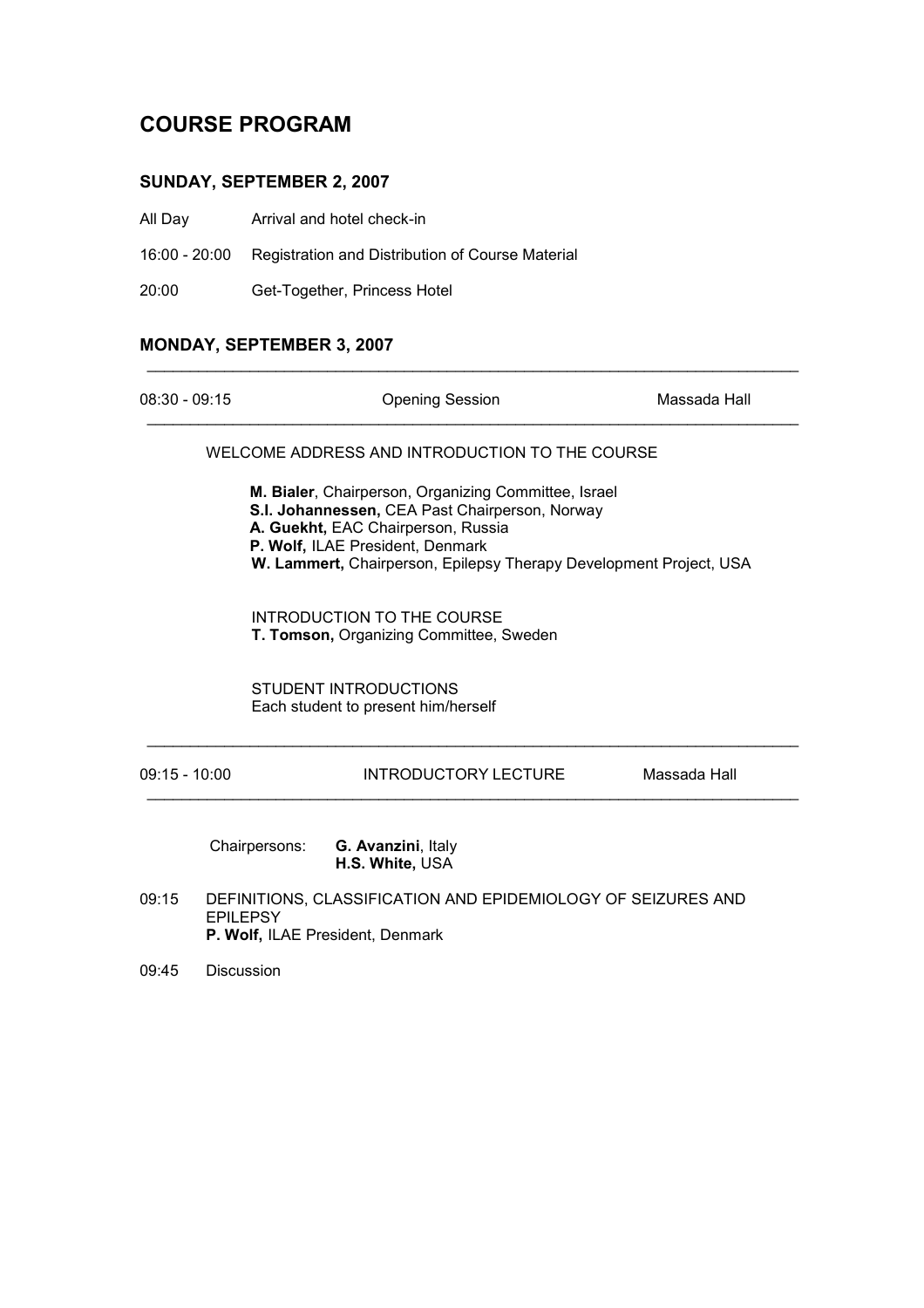## MONDAY, SEPTEMBER 3, 2007 (continued)

| $10:00 - 14:30$ |                                                                  | Session I                                                 | Massada Hall |
|-----------------|------------------------------------------------------------------|-----------------------------------------------------------|--------------|
|                 |                                                                  | THE PHARMACOLOGY OF AEDS                                  |              |
|                 | Chairpersons:                                                    | G. Avanzini, Italy<br>H.S. White, USA                     |              |
| 10:00           | H.S. White, USA                                                  | MECHANISMS OF ACTION OF AEDS                              |              |
| 10:30           | Discussion                                                       |                                                           |              |
| 10:45           | Coffee Break                                                     |                                                           |              |
| 11:15           | H.S. White, USA                                                  | EXPERIMENTAL MODELS FOR THE DISCOVERY AND TESTING OF AEDS |              |
| 11:45           | <b>Discussion</b>                                                |                                                           |              |
| 12:00           | ANTIEPILEPTIC VS ANTIEPILEPTOGENIC EFFECTS<br>G. Avanzini, Italy |                                                           |              |
| 12:30           | Discussion                                                       |                                                           |              |
| 12:45           | Lunch                                                            |                                                           |              |
| 13:45           | S. Shorvon, UK                                                   | MECHANISMS OF DRUG RESISTANCE                             |              |

\_\_\_\_\_\_\_\_\_\_\_\_\_\_\_\_\_\_\_\_\_\_\_\_\_\_\_\_\_\_\_\_\_\_\_\_\_\_\_\_\_\_\_\_\_\_\_\_\_\_\_\_\_\_\_\_\_\_\_\_\_\_\_\_\_\_\_\_\_\_\_\_\_\_\_\_

14:15 Discussion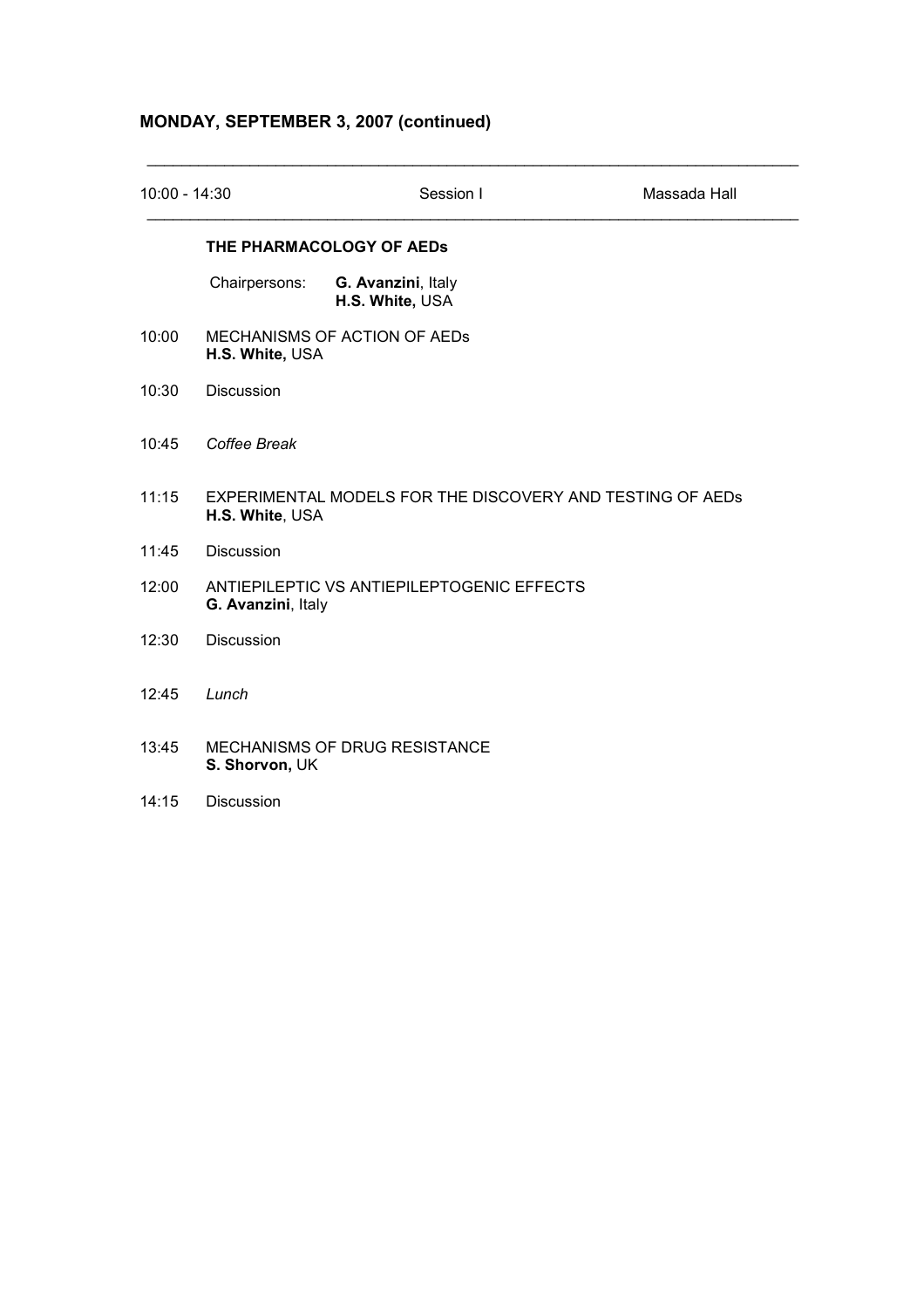## MONDAY, SEPTEMBER 3, 2007 (cont.)

| 14:30 - 18:00 |                                                                                                              | Session II                                                | Massada Hall |
|---------------|--------------------------------------------------------------------------------------------------------------|-----------------------------------------------------------|--------------|
|               |                                                                                                              | PHARMACOKINETICS AND THERAPEUTIC DRUG MONITORING          |              |
|               | Chairpersons:                                                                                                | S.I. Johannessen, Norway<br>R.H. Levy, USA                |              |
| 14:30         | <b>BASIC PRINCIPLES OF PHARMACOKINETICS</b><br>M. Bialer, Israel                                             |                                                           |              |
| 15:00         | <b>Discussion</b>                                                                                            |                                                           |              |
| 15:15         | THE PHARMACOKINETICS OF AEDS: AN OVERVIEW<br>M. Bialer, Israel                                               |                                                           |              |
| 15:45         | Discussion                                                                                                   |                                                           |              |
| 16:00         | Coffee Break                                                                                                 |                                                           |              |
| 16:30         | PHARMACOKINETICS OF AEDS IN SPECIAL POPULATIONS<br>S.I. Johannessen, Norway, C. Johannessen Landmark, Norway |                                                           |              |
| 17:00         | Discussion                                                                                                   |                                                           |              |
| 17:15         | S. I. Johannessen, Norway                                                                                    | PHARMACOKINETIC OPTIMIZATION OF AED THERAPY UTILIZING TDM |              |
| 17:45         | <b>Discussion</b>                                                                                            |                                                           |              |

#### 18:00 - 19:00 GUIDED PK PROBLEM SOLVING EXERCISES Massada Hall Carmel Hall

 (breakdown into groups) M. Bialer, Israel, S.I. Johannessen, Norway, C. Johannessen Landmark, Norway R. H. Levy, USA, P. Patsalos, UK

\_\_\_\_\_\_\_\_\_\_\_\_\_\_\_\_\_\_\_\_\_\_\_\_\_\_\_\_\_\_\_\_\_\_\_\_\_\_\_\_\_\_\_\_\_\_\_\_\_\_\_\_\_\_\_\_\_\_\_\_\_\_\_\_\_\_\_\_\_\_\_\_\_\_\_\_

19:30 Dinner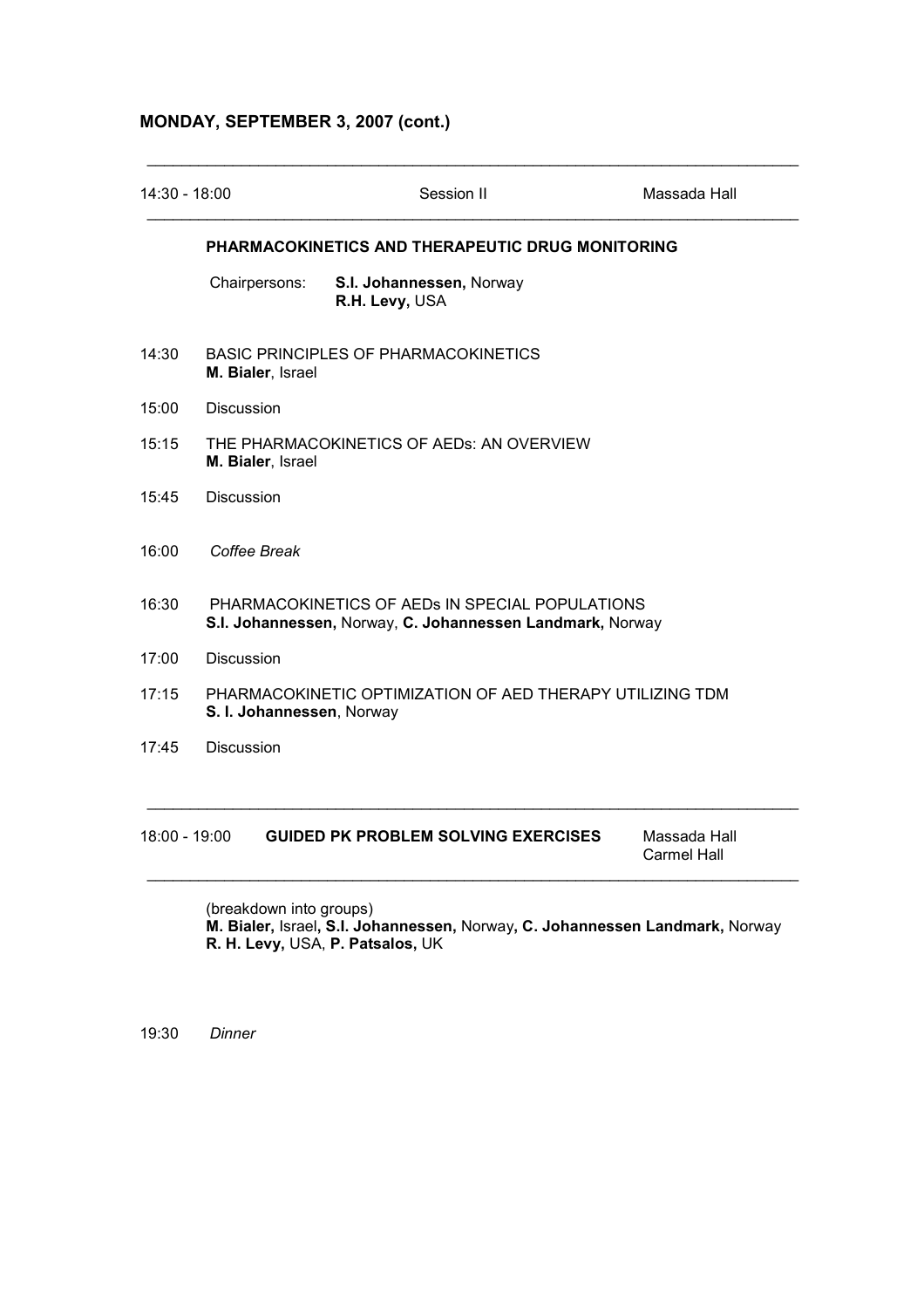#### TUESDAY, SEPTEMBER 4, 2007

# 09:00 - 10:30 GUIDED PK PROBLEM SOLVING EXERCISES (cont.) Massada Hall Carmel Hall \_\_\_\_\_\_\_\_\_\_\_\_\_\_\_\_\_\_\_\_\_\_\_\_\_\_\_\_\_\_\_\_\_\_\_\_\_\_\_\_\_\_\_\_\_\_\_\_\_\_\_\_\_\_\_\_\_\_\_\_\_\_\_\_\_\_\_\_\_\_\_\_\_\_\_\_ (breakdown into groups) M. Bialer, Israel, S.I. Johannessen, Norway, C. Johannessen Landmark, Norway R.H. Levy, USA, P. Patsalos, UK 10:30 Coffee Break \_\_\_\_\_\_\_\_\_\_\_\_\_\_\_\_\_\_\_\_\_\_\_\_\_\_\_\_\_\_\_\_\_\_\_\_\_\_\_\_\_\_\_\_\_\_\_\_\_\_\_\_\_\_\_\_\_\_\_\_\_\_\_\_\_\_\_\_\_\_\_\_\_\_\_\_ 11:00 - 14:45 Session III Massada Hall \_\_\_\_\_\_\_\_\_\_\_\_\_\_\_\_\_\_\_\_\_\_\_\_\_\_\_\_\_\_\_\_\_\_\_\_\_\_\_\_\_\_\_\_\_\_\_\_\_\_\_\_\_\_\_\_\_\_\_\_\_\_\_\_\_\_\_\_\_\_\_\_\_\_\_\_ DRUG INTERACTIONS Chairpersons: M. Bialer, Israel R.H. Levy, USA 11:00 MECHANISMS AND PREDICTION OF METABOLIC BASED INTERACTIONS OF AEDs R.H. Levy, USA 11:30 Discussion 11:45 MECHANISM AND PREDICATION OF TRANSPORTER-BASED INTERACTIONS OF AEDs R.H. Levy, USA 12:15 Discussion 12:30 Lunch 14:00 CLINICALLY-RELEVANT DRUG INTERACTIONS IN EPILEPSY P. Patsalos, UK 14:30 Discussion 14:45 Coffee Break \_\_\_\_\_\_\_\_\_\_\_\_\_\_\_\_\_\_\_\_\_\_\_\_\_\_\_\_\_\_\_\_\_\_\_\_\_\_\_\_\_\_\_\_\_\_\_\_\_\_\_\_\_\_\_\_\_\_\_\_\_\_\_\_\_\_\_\_\_\_\_\_\_\_\_\_ 15:15 - 16:45 CASE STUDIES, DRUG INTERACTIONS Massada Hall Carmel Hall \_\_\_\_\_\_\_\_\_\_\_\_\_\_\_\_\_\_\_\_\_\_\_\_\_\_\_\_\_\_\_\_\_\_\_\_\_\_\_\_\_\_\_\_\_\_\_\_\_\_\_\_\_\_\_\_\_\_\_\_\_\_\_\_\_\_\_\_\_\_\_\_\_\_\_\_

\_\_\_\_\_\_\_\_\_\_\_\_\_\_\_\_\_\_\_\_\_\_\_\_\_\_\_\_\_\_\_\_\_\_\_\_\_\_\_\_\_\_\_\_\_\_\_\_\_\_\_\_\_\_\_\_\_\_\_\_\_\_\_\_\_\_\_\_\_\_\_\_\_\_\_\_

 GUIDED PROBLEM SOLVING EXERCISES (breakdown into groups) F. Besag, UK, M. Bialer, Israel, E. Perucca, Italy, R. H. Levy, USA T. Tomson, Sweden

19:00 Dinner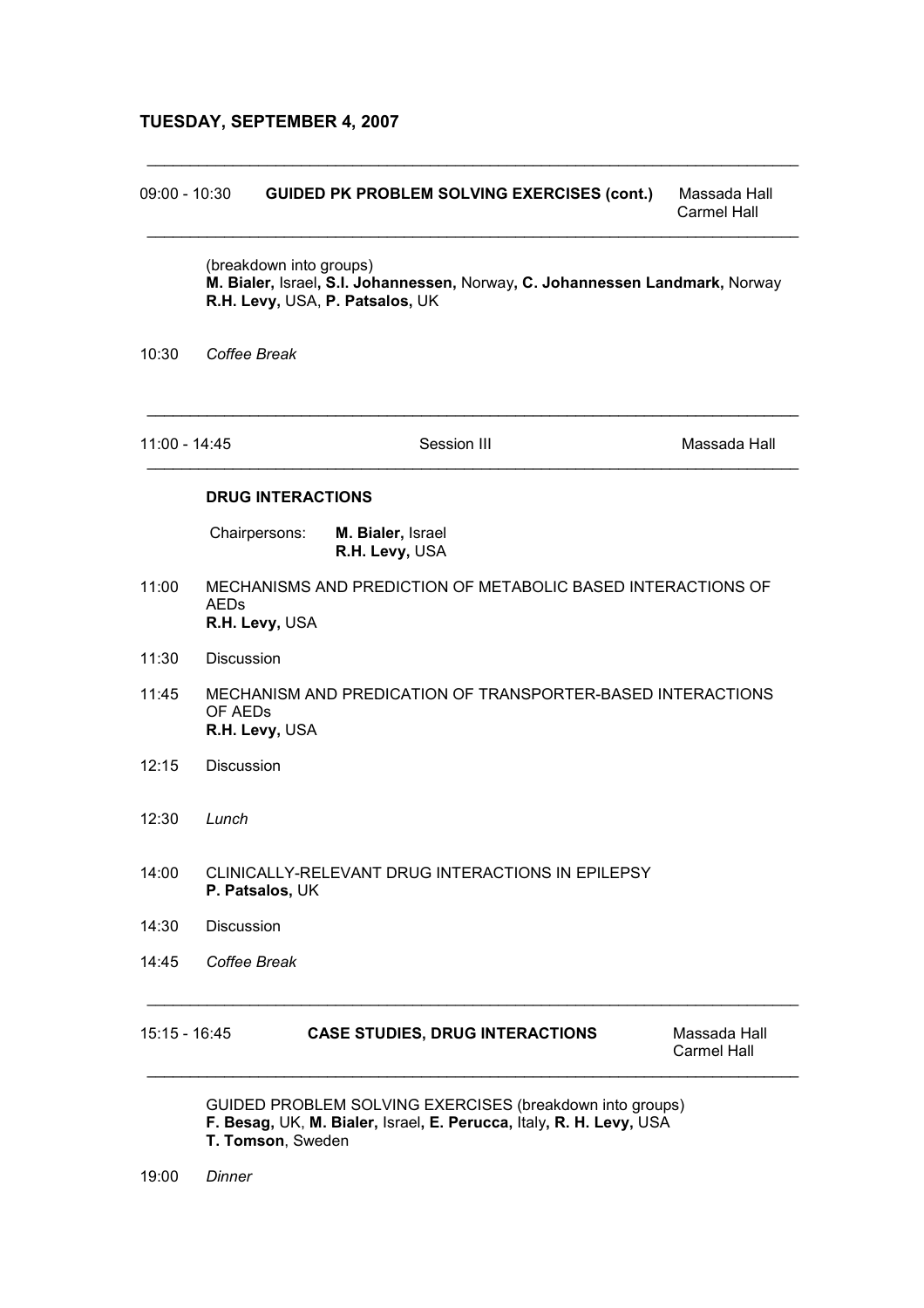## WEDNESDAY, SEPTEMBER 5, 2007

| $09:00 - 13:00$ |                     | Session IV                                                                                                                        | Massada Hall |
|-----------------|---------------------|-----------------------------------------------------------------------------------------------------------------------------------|--------------|
|                 |                     | <b>ASSESSING EFFICACY AND SAFETY (1)</b>                                                                                          |              |
|                 | Chairpersons:       | E. Perucca, Italy<br>T. Tomson, Sweden                                                                                            |              |
| 09:00           | M. Bialer, Israel   | THE 4 PHASES OF DRUG DEVELOPMENT                                                                                                  |              |
| 09:30           | <b>Discussion</b>   |                                                                                                                                   |              |
| 09:45           | M. Baulac, France   | RANDOMIZED CONTROLLED TRIALS                                                                                                      |              |
| 10:15           | <b>Discussion</b>   |                                                                                                                                   |              |
| 10:30           | Coffee Break        |                                                                                                                                   |              |
| 11:00           | F. Besag, UK        | SPECIFICITIES OF TRIAL DESIGNS FOR CHILDREN                                                                                       |              |
| 11:30           | <b>Discussion</b>   |                                                                                                                                   |              |
| 11:45           | E. Bonizzoni, Italy | STATISTICAL PRINCIPLES APPLIED TO DESIGN AND ANALYSIS                                                                             |              |
| 12:15           | <b>Discussion</b>   |                                                                                                                                   |              |
| 12:30           |                     | STATISTICAL METHODS AND TRIAL DESIGN: PANEL DISCUSSION<br>M. Baulac, France, F. Besag, UK, M. Bialer, Israel, E. Bonizzoni, Italy |              |
|                 |                     |                                                                                                                                   |              |

13:00 Lunch Break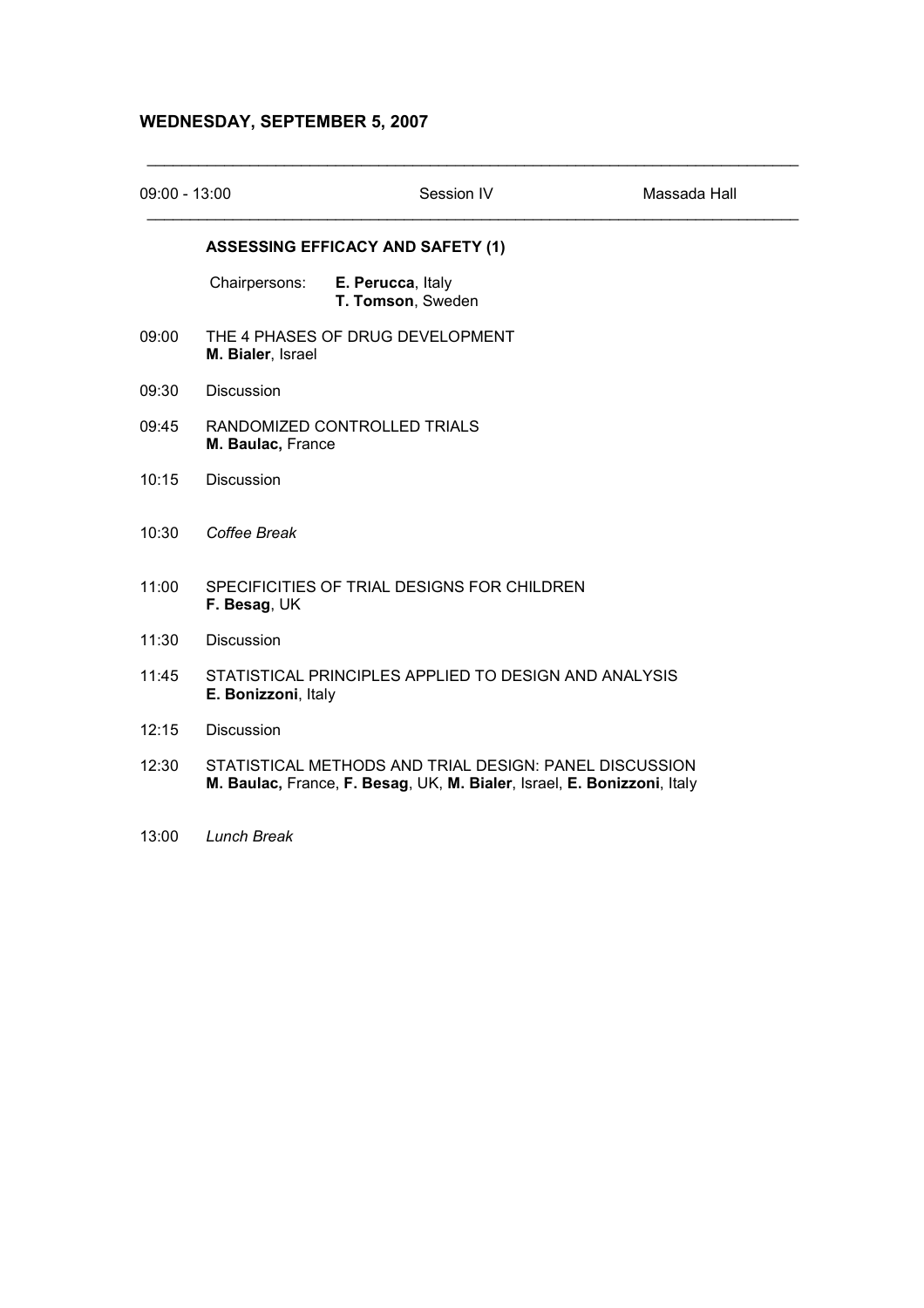# WEDNESDAY, SEPTEMBER 5, 2007 (continued)

| 14:30 - 18:00 |                                                 | Session V                                | Massada Hall |
|---------------|-------------------------------------------------|------------------------------------------|--------------|
|               |                                                 | <b>ASSESSING EFFICACY AND SAFETY (2)</b> |              |
|               | Chairpersons:                                   | M.J. Brodie, UK<br>K. Malmgren, Sweden   |              |
| 14:30         | <b>METANALYSIS</b><br>E. Beghi, Italy           |                                          |              |
| 15:00         | Discussion                                      |                                          |              |
| 15:15         | REGULATORY AFFAIRS OF AEDS<br>M. Baulac, France |                                          |              |
| 15:45         | Discussion                                      |                                          |              |
| 16:00         | Coffee Break                                    |                                          |              |
| 16:30         | UNCONTROLLED STUDIES<br>E. Perucca, Italy       |                                          |              |
| 17:00         | <b>Discussion</b>                               |                                          |              |
| 17:15         | <b>PRAGMATIC TRIALS</b><br>M.J. Brodie, UK      |                                          |              |
| 17:45         | <b>Discussion</b>                               |                                          |              |
| 19:00         | <b>BBQ Dinner</b>                               |                                          |              |

\_\_\_\_\_\_\_\_\_\_\_\_\_\_\_\_\_\_\_\_\_\_\_\_\_\_\_\_\_\_\_\_\_\_\_\_\_\_\_\_\_\_\_\_\_\_\_\_\_\_\_\_\_\_\_\_\_\_\_\_\_\_\_\_\_\_\_\_\_\_\_\_\_\_\_\_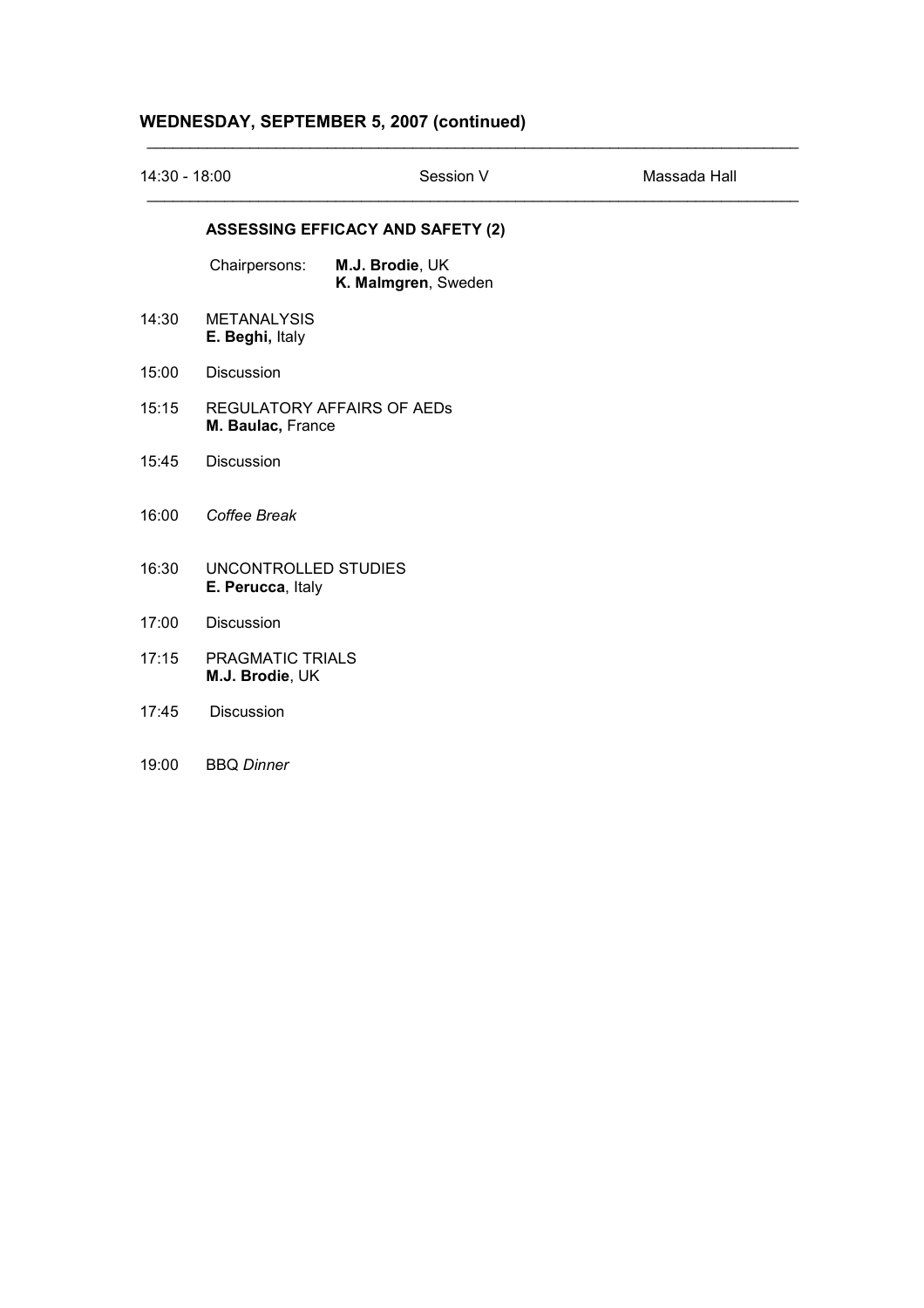## THURSDAY, SEPTEMBER 6, 2007

| $09:00 - 12:30$ |                                               | <b>Session VI</b>                                    | Massada Hall                       |
|-----------------|-----------------------------------------------|------------------------------------------------------|------------------------------------|
|                 |                                               | <b>OPTIMIZING MEDICAL MANAGEMENT (1)</b>             |                                    |
|                 | Chairpersons:                                 | G. Avanzini, Italy<br>P. Wolf, Denmark               |                                    |
| 09:00           | T. Tomson, Sweden                             | TO TREAT OR NOT TO TREAT?                            |                                    |
| 09:30           | <b>Discussion</b>                             |                                                      |                                    |
| 09:45           | F. Besag, UK                                  | SELECTION OF DRUGS FOR INITIAL TREATMENT OF CHILDREN |                                    |
| 10:15           | <b>Discussion</b>                             |                                                      |                                    |
| 10:30           | Coffee Break                                  |                                                      |                                    |
| 11:00           | M.J. Brodie, UK                               | SELECTION OF DRUGS FOR INITIAL TREATMENT OF ADULTS   |                                    |
| 11:30           | Discussion                                    |                                                      |                                    |
| 11:45           | <b>OPTIMIZING DOSAGE</b><br>T. Tomson, Sweden |                                                      |                                    |
| 12:15           | <b>Discussion</b>                             |                                                      |                                    |
| 12:30           | Lunch                                         |                                                      |                                    |
| $14:00 - 17:00$ |                                               | Session VII                                          | Massada Hall<br><b>Carmel Hall</b> |

 Tutorials with discussion of clinical problem cases M. Baulac, France, F. Besag, UK, M.J. Brodie, UK, K. Malmgren, Sweden, F. Vigevano, Italy, P. Wolf, Denmark

19:00 Dinner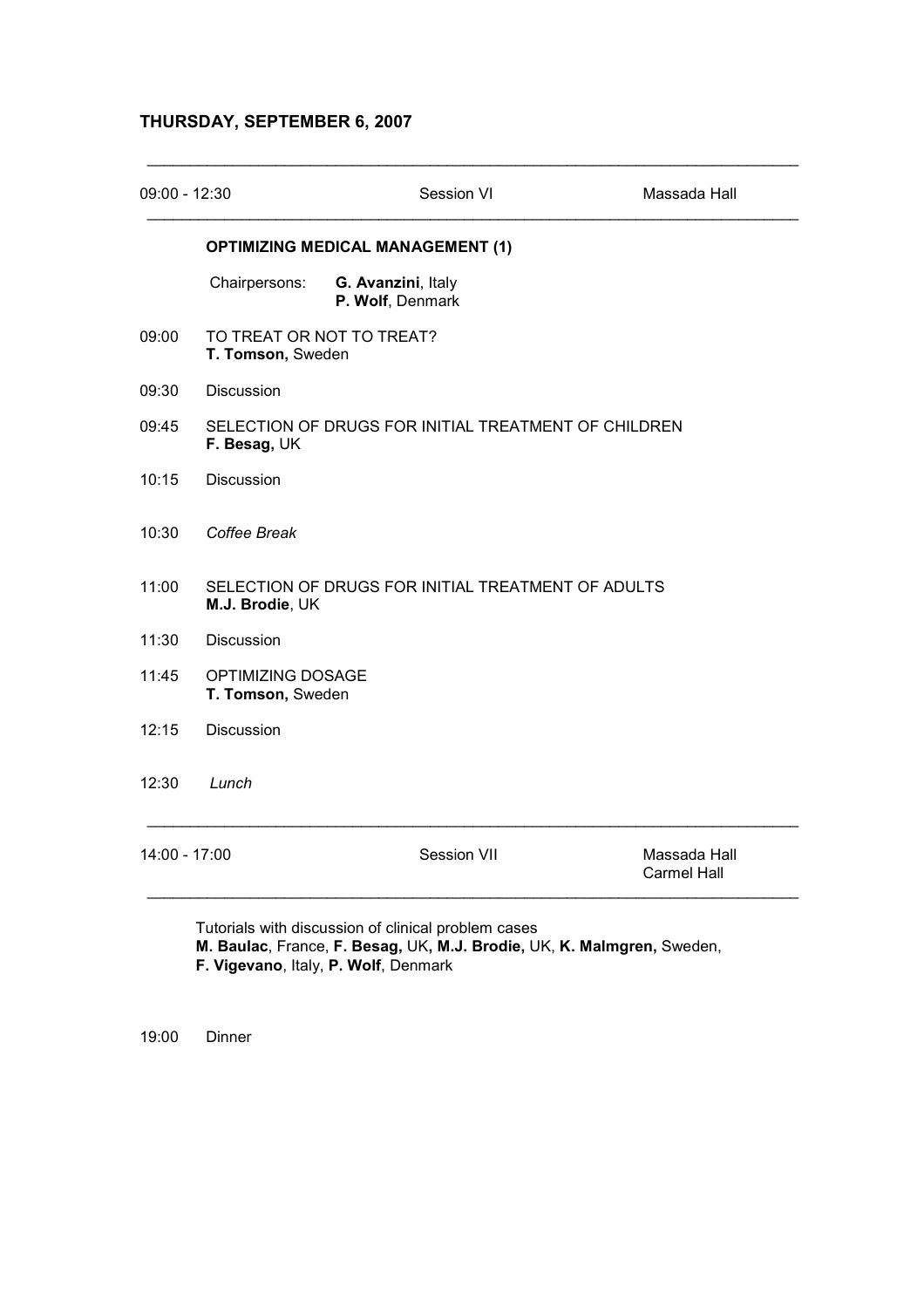## FRIDAY, SEPTEMBER 7, 2007

| $09:00 - 12:30$ |                                                                            | Session VIII                             | Massada Hall |
|-----------------|----------------------------------------------------------------------------|------------------------------------------|--------------|
|                 |                                                                            | <b>OPTIMIZING MEDICAL MANAGEMENT (2)</b> |              |
|                 | Chairpersons:                                                              | A. Guekht, Russia<br>Ç. Özkara, Turkey   |              |
| 09:00           | WHAT STRATEGY WHEN THE INITIAL DRUG FAILS<br>E. Beghi, Italy               |                                          |              |
| 09:30           | <b>Discussion</b>                                                          |                                          |              |
| 09:45           | MANAGING THE SEVERELY REFRACTORY PATIENT<br>Ç. Özkara, Turkey              |                                          |              |
| 10:15           | <b>Discussion</b>                                                          |                                          |              |
| 10:30           | Coffee Break                                                               |                                          |              |
| 11:00           | SEIZURE AGGRAVATION BY AEDS<br>E. Perucca, Italy                           |                                          |              |
| 11:30           | Discussion                                                                 |                                          |              |
| 11:45           | TERMINATION OF AED THERAPY IN SEIZURE FREE PATIENTS<br>K. Malmgren, Sweden |                                          |              |
| 12:15           | <b>Discussion</b>                                                          |                                          |              |
| 12:30           | <b>Lunch Break</b>                                                         |                                          |              |
| 14:00 - 16:30   |                                                                            | <b>JOURNAL CLUB TUTORIAL</b>             | Massada Hall |

\_\_\_\_\_\_\_\_\_\_\_\_\_\_\_\_\_\_\_\_\_\_\_\_\_\_\_\_\_\_\_\_\_\_\_\_\_\_\_\_\_\_\_\_\_\_\_\_\_\_\_\_\_\_\_\_\_\_\_\_\_\_\_\_\_\_\_\_\_\_\_\_\_\_\_\_

Tutors:

F. Besag, UK, K. Malmgren, Sweden, Ç. Özkara, Turkey, E. Perucca, Italy, S. Shorvon, UK, F. Vigevano, Italy

16:30 Coffee Break

19:00 Dinner